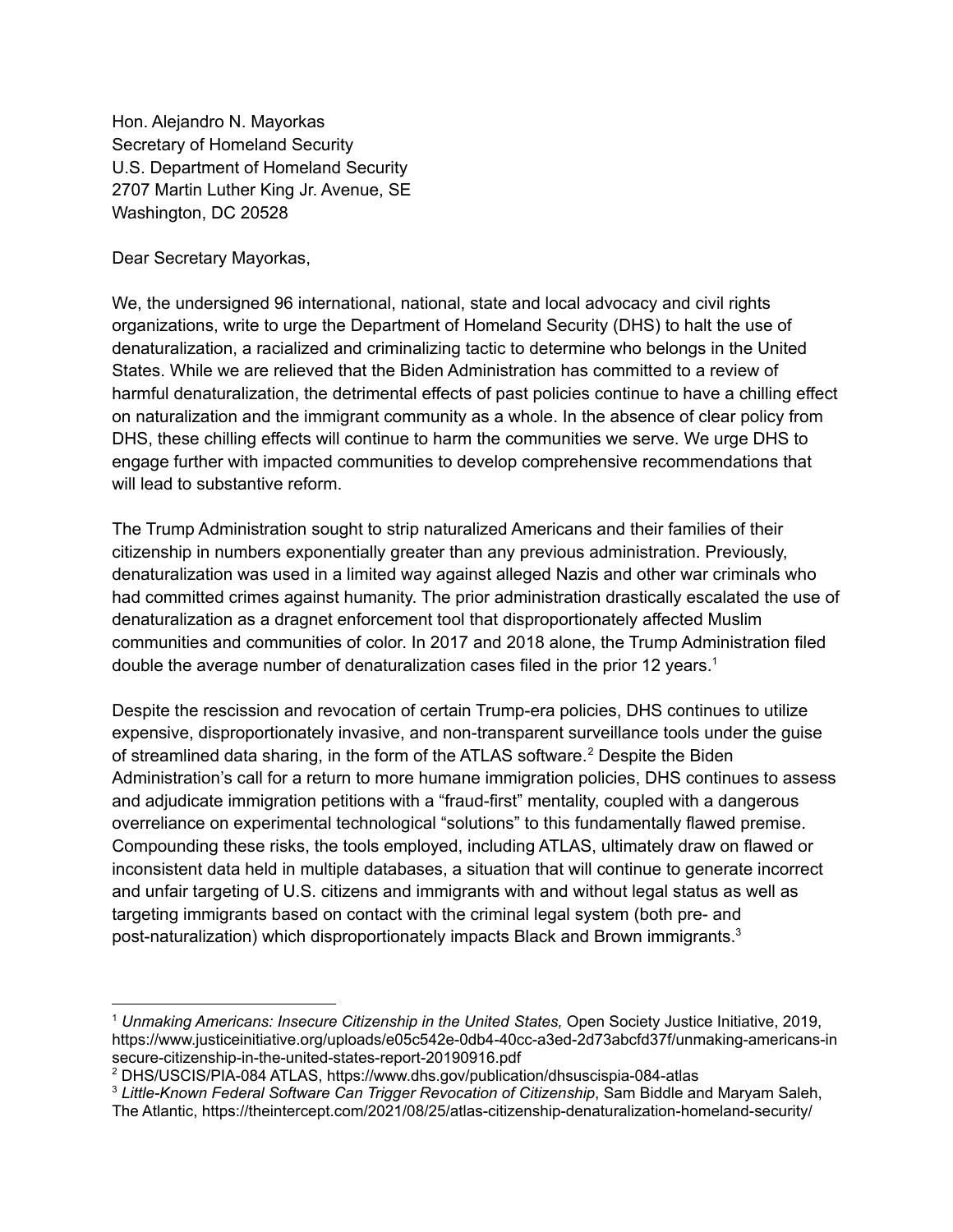The threat of denaturalization prevents immigrants from fully and freely exercising their rights as U.S. citizens or residents and engaging in civic and political life. By using tremendous government resources to target naturalized U.S. citizens who have been rooted in their communities for decades, the threat of denaturalization presents a destabilizing effect for those who have naturalized and sends a chilling message to those seeking to naturalize. Further, denaturalization itself is a costly and time-consuming process, involving multiple federal agencies, federal court litigation and requiring a significant expenditure of resources. 4

Given these serious concerns, we urge DHS to take the following actions:

- 1. **Reporting:** Create and publish a disparate impact study on the practice and effects of denaturalization. Publish the results of the review undertaken by Executive Order on Restoring Faith in Our Legal Immigration Systems and Strengthening Integration and Inclusion Efforts for New Americans<sup>5</sup> as it relates to denaturalization (Section 5(a)(v)). Ensure that the review encompasses the investigation, settlement negotiation (where applicable), prosecution, and impact of denaturalization cases, and includes the following information:
	- a. The policies, procedures, and priorities under which the Departments of Homeland Security, Justice and/or State investigate and prosecute U.S. citizens for denaturalization;
	- b. Staff and funding deployed for denaturalization from each relevant operational component;
	- c. The number of denaturalization cases since 2008 reviewed or investigated, referred for prosecution, filed in federal court, placed in removal proceedings, leading to removal, and leading to statelessness. Case data should be disaggregated by country of origin, religion, gender, manner of entry (including port of entry and immigration status upon entry), referring agency, and alleged denaturalization grounds; and
	- d. The number of Americans with derivative citizenship denaturalized due to their sponsor's denaturalization.
- 2. **Denaturalization Enforcement:** Halt denaturalization operations and dismantle the denaturalization apparatus that was institutionalized in the Departments of Homeland Security, Justice, and State during the Obama and Trump Administrations, including disbanding the denaturalization units within DOJ's Civil Division (Office of Immigration Litigation), USCIS and ICE.
	- a. Recommend to DOJ to dismiss all pending denaturalization cases and impose a moratorium on new civil and criminal denaturalization (8 U.S.C. § 1451 and 18 U.S.C. § 1425) referrals to the Department of Justice.

<sup>4</sup> Citizenship and Immigration Services Ombudsman, Annual Report 2020 (June 30, 2020),

<sup>&</sup>lt;sup>5</sup> Executive Order on Restoring Faith in Our Legal Immigration Systems and Strengthening Integration and Inclusion Efforts for New Americans, (February 2, 2021) https://www.dhs.gov/sites/default/files/publications/20\_0630\_cisomb-2020-annual-report-to-congress.pdf

https://www.whitehouse.gov/briefing-room/presidential-actions/2021/02/02/executive-order-restoring-faithin-our-legal-immigration-systems-and-strengthening-integration-and-inclusion-efforts-for-new-americans/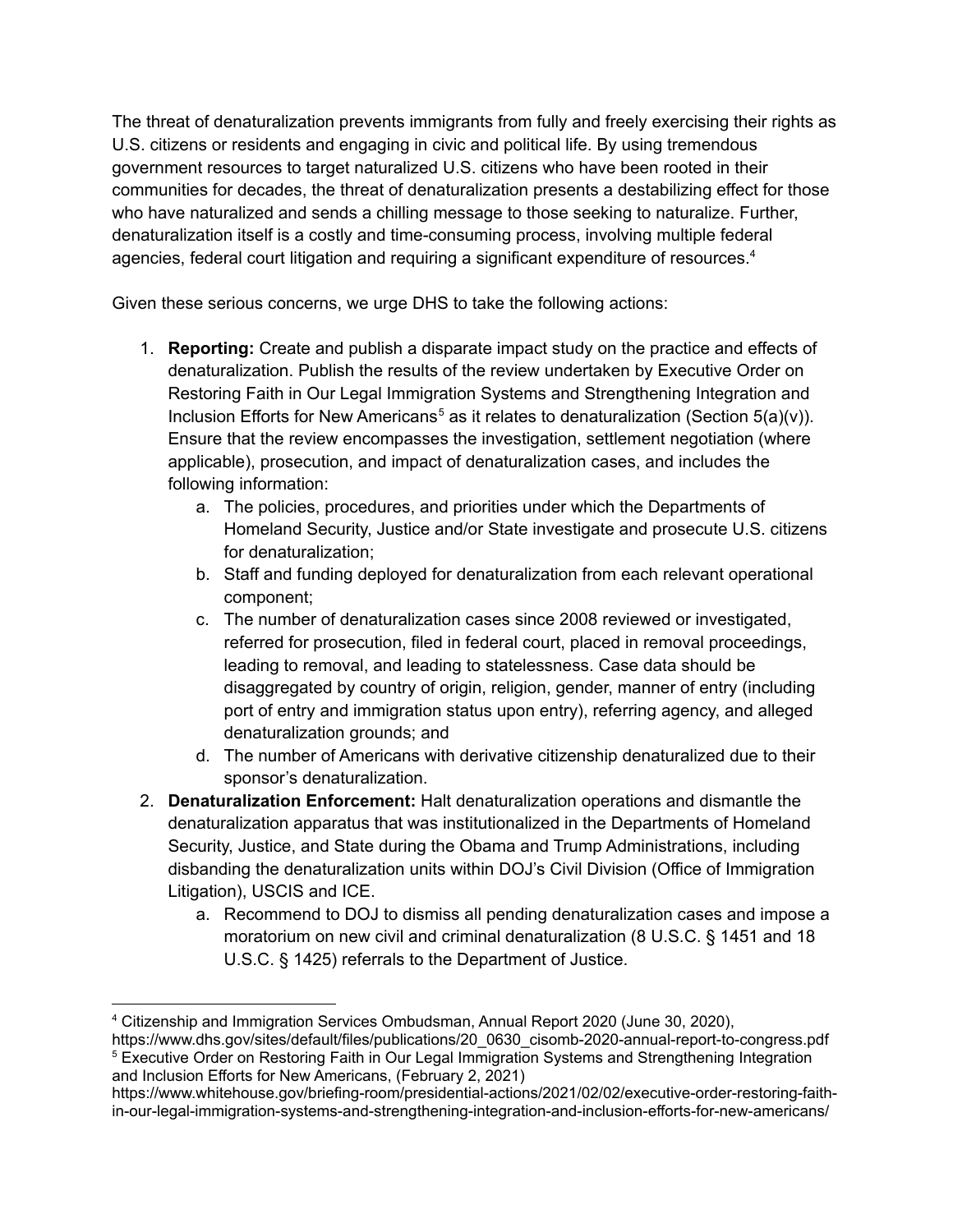- b. In cooperation with the Department of Justice, publish a Department of Homeland Security and Department of Justice prioritization policy strictly limiting investigations potentially leading to denaturalization and civil and criminal denaturalization prosecutions.
- c. In cooperation with the Department of Justice, conduct individual impact assessments and develop individual post-denaturalization plans, identifying factors that would preclude prosecution, such as the creation of statelessness or the separation of families.
- 3. **USCIS Improvements:** Publish guidance to USCIS officers to exercise authority to recommend against denaturalization of target and derivatives and against removal. Such guidance should include measures to prevent the targeting and use of derivatives as a means to coerce an individual into a denaturalization settlement.
	- a. Halt the cancellation of certificates of derivative children and spouses.
	- b. Institute a process for reviewing all denaturalizations since 2008 and reinstating citizenship of denaturalized individuals and their derivatives, including by permitting such individuals to re-apply for citizenship *nunc pro tunc* and waiving fees.
	- c. Ensure that all current and future use of the Immigration Examinations Fee Account (IEFA) funds are not directed for denaturalization and immigration enforcement, including fraud related enforcement actions, and directed to processing immigration benefits and facilitating access to those benefits.
	- d. Rescind the 2019 Decision Memorandum, "Settlement Process for Historical Fingerprint Enrollment Denaturalization Cases," and publicly release all quarterly reports—which was mandated by the 2019 Decision Memorandum—describing outcomes of cases handled by the settlement panel.
	- e. Review and revise Form N-400, Application for Naturalization, to eliminate arbitrary questions specifically those related to "good moral character."
- 4. **Technology:** Halt the use of software and other technology used to flag individuals for further investigation pending a data protection and disparate impact review. Commit to a revised data governance framework within DHS and data-sharing partners that entails clear lines of agency accountability for the accuracy, necessity and veracity of all information collected and processed in connection with benefits adjudication and enforcement activities.
	- a. Provide public disclosure of the rules that ATLAS is using to flag individuals for further investigation; the population being flagged by ATLAS, disaggregated by race, country of origin, etc.; the number of screenings and flags/System Generated Notifications (SGNs), and the outcome of those flags, including data on how many SGNs end up in denaturalization investigation and prosecutions.
	- b. Suspend the development of the Homeland Advanced Recognition Technology (HART) and divert funding for HART to ensuring access to immigration benefits instead.
	- c. Suspend the purchase, acquisition and processing of commercial and social media data within DHS systems, including the Automated Biometric Identification System (IDENT) currently in operation.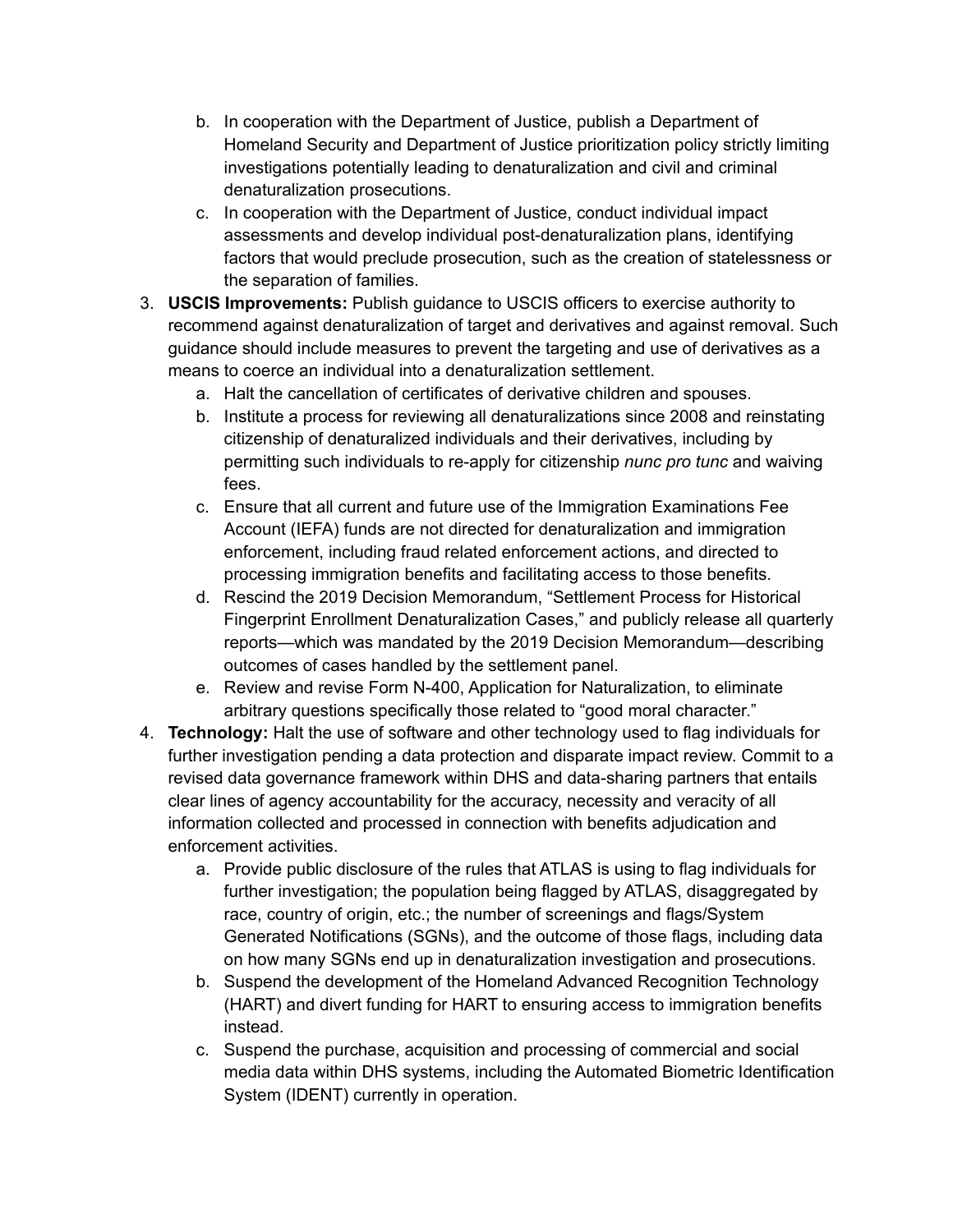5. **Legislation**: Support legislation designed to eliminate or substantially limit or mitigate harmful denaturalization practice. Institute further procedural protections for those subject to civil denaturalization. Support legislation to impose a statute of limitations in civil denaturalization (there is currently a ten-year statute of limitations for criminal denaturalization); right to appointed counsel, right to trial by jury, heightened personal service requirement, and heightened evidentiary standard of "clear, unequivocal and convincing" evidence; and require proof of intentional fraud. Pursue legislative reform to prohibit denaturalization, particularly in any case where it would result in statelessness and in cases involving derivative denaturalization.

In conclusion, we respectfully request that DHS halt the use of denaturalization and thoroughly review the effects and practices of previous administrations and make public the results of that review. We also request that DHS adopt the recommendations detailed in this letter. Denaturalization practices have had a detrimental effect on communities throughout the United States and we urge DHS to engage with these communities to understand the full extent of the harm and to develop solutions that will protect against future administrations that seek to use denaturalization as a weapon.

For any questions, please contact Elizabeth Taufa at the Immigrant Legal Resource Center at [etaufa@ILRC.org,](mailto:etaufa@ILRC.org) Deborah Choi at Asian Americans Advancing Justice - Asian Law Caucus at [deborahc@advancingjustice-alc.org](mailto:deborahc@advancingjustice-alc.org) and Amber Qureshi at the National Immigration Project of the National Lawyers Guild at [amber@nipnlg.org](mailto:amber@nipnlg.org).

Sincerely,

ABISA African Communities Together African Diaspora for Good Governance Ahri Center Alianza Americas Alianza Nacional de Campesinas American-Arab Anti-Discrimination Committee (ADC) Ascentria Care Alliance, Immigration Legal Assistance Program Asian Americans Advancing Justice - Asian Law Caucus Asian Americans Advancing Justice - Los Angeles Asian Americans Advancing Justice | AAJC Bend the Arc: Jewish Action Bertha M. Rodriguez, Esq. Boulder Valley U-U Fellowship Boulder Valley Unitarian Universalist Fellowship Boulder Valley Unitarian Universalist Fellowship Immigration Justice Task Force CASA CASA in Action Catholic Legal Immigration Network, Inc.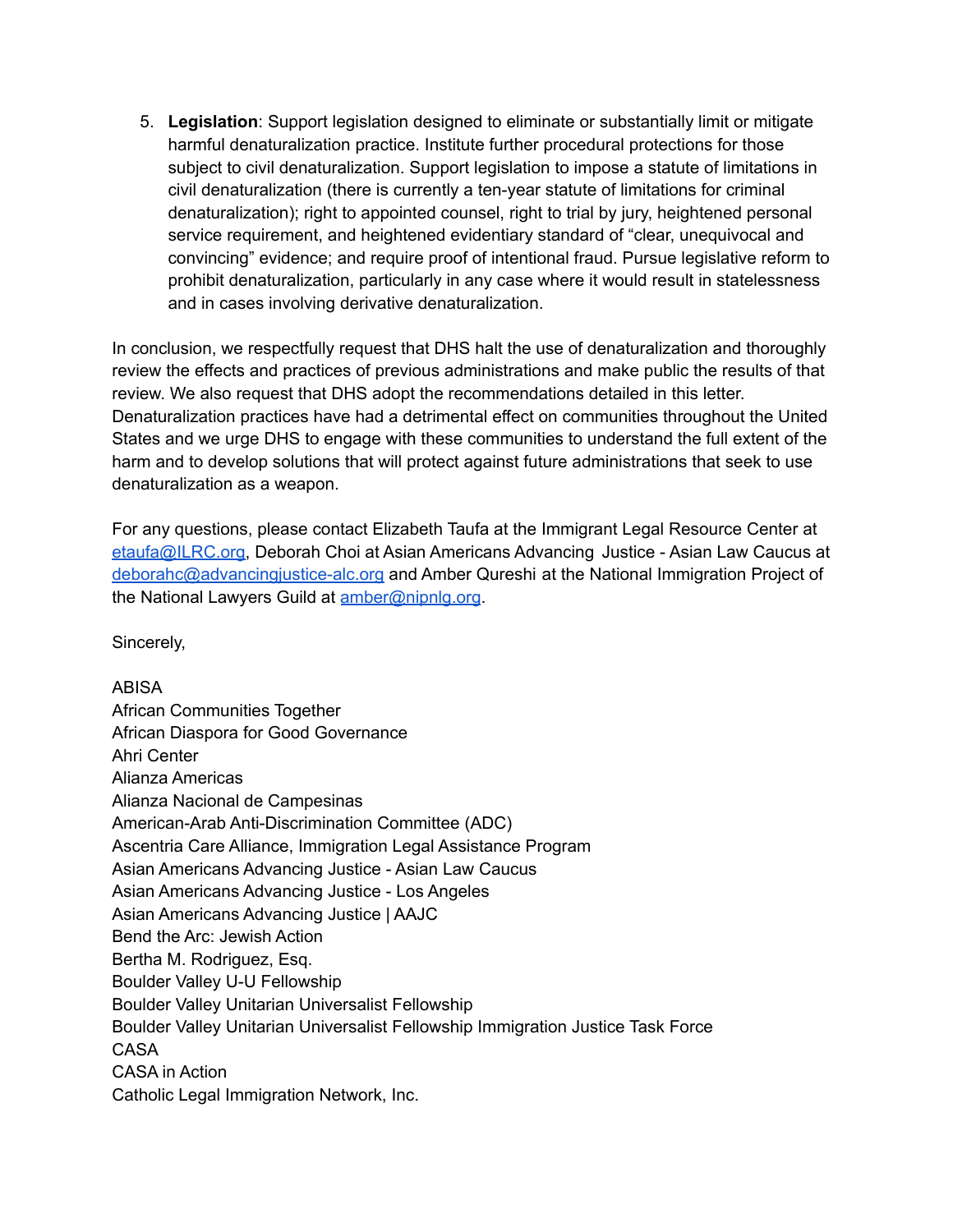Causa

- Central American Resource Center of California (CARECEN Los Angeles)
- Church World Service
- Coalition for Humane Immigrant Rights (CHIRLA)
- Colorado Immigrant Rights Coalition
- Community Resource Center
- Connecticut Shoreline Indivisible
- Council on American-Islamic Relations (CAIR)
- Council on American-Islamic Relations, New York chapter (CAIR-NY)
- Creating Law Enforcement Accountability & Responsibility clinic (CUNY School of Law)
- Defending Rights & Dissent
- Dominicanos USA
- Employee Rights Center
- Entre Hermanos
- Faith in Indiana
- Florence Immigrant & Refugee Rights Project
- Georgetown Law International Migrants Bill of Rights (IMBR) Student Organization
- GMHC
- Government Information Watch
- Hawai'i Coalition for Immigrant Rights
- HIAS Pennsylvania
- Illinois Coalition for Immigrant and Refugee Rights
- Immigrant Alliance for Justice and Equity
- Immigrant Legal Advocacy Project
- Immigrant Legal Resource Center
- Immigration Equality
- Immigration Institute of the Bay Area
- Inland Coalition for Immigrant Justice
- International Refugee Assistance Project (IRAP)
- ISLA: Immigration Services and Legal Advocacy
- Islamophobia Studies Center
- Jakara Movement
- Korean Community Service Center
- Law Office of Bertha M Rodriguez
- Law Office of Roshani M. Gunewardene
- Legal Aid Justice Center
- Mainers for Accountable Leadership Action
- Make the Road Nevada
- Mariana Olaizola Rosenblat, Lecturer in Law and Fellow, Global Human Rights Clinic, University
- of Chicago Law School
- Massachusetts Immigrant and Refugee Advocacy Coalition
- Michigan Immigrant Rights Center
- Mujeres Latinas en Accion
- Muslim Advocates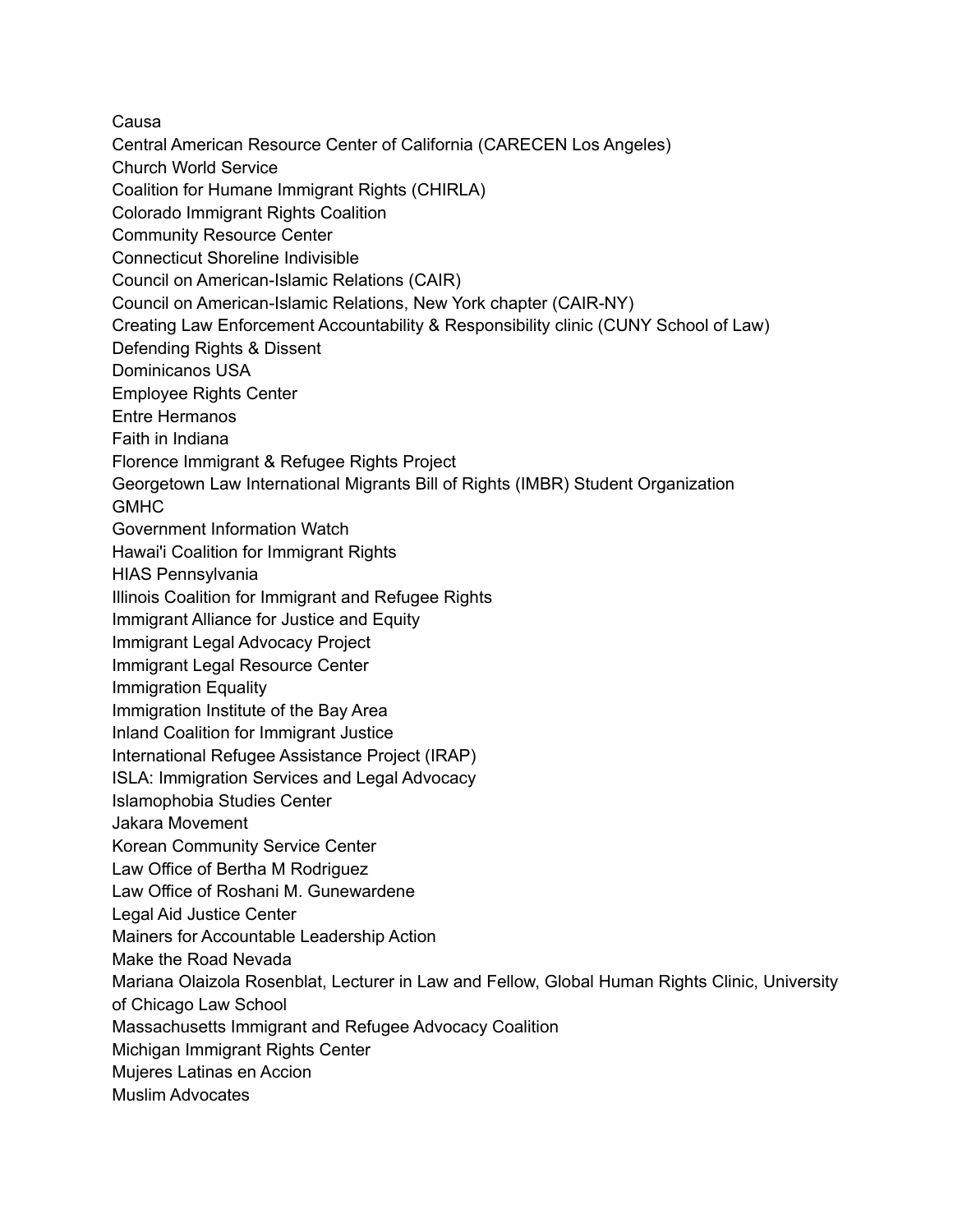Muslim Justice League NALEO Educational Fund National Immigration Law Center National Immigration Project (NIPNLG) National Network for Immigrant & Refugee Rights National Partnership for New Americans New American Leaders Action Fund New Immigrant Community Empowerment (NICE) New York Immigration Coalition OCA-Greater Houston OneAmerica Open Immigration Legal Services Project On Government Oversight Project South Promise Arizona Pulso Quinnipiac University School of Law Clinic RAICES Restore The Fourth Rosana Donoso Barredo S.T.O.P. - The Surveillance Technology Oversight Project Self-help for the Elderly South Asian Americans Leading Together (SAALT) The Legal Aid Society (New York) UndocuBlack Network Unidos MN UnidosUS Unitarian Universalist Refugee & Immigrant Services & Education United Stateless Vermont Interfaith Action Westchester Jewish Coalition for Immigration Wind of the Spirit Immigrant Resource Center Women Watch Afrika Workers Defense Action Fund

cc:

Angela Kelley, Senior Counselor on Immigration, DHS Kamal Essaheb, Senior Counselor on Immigration, DHS Ur Jaddou, Director, USCIS Gary Merson, USCIS Felicia Escobar Carillo, Chief of Staff, USCIS Amanda Baran, Chief, Office of Policy and Strategy, USCIS Tyler Moran, Deputy Assistant to the President and Senior Advisor for Migration Esther Olavarria, Deputy Director of the Domestic Policy Council for Immigration